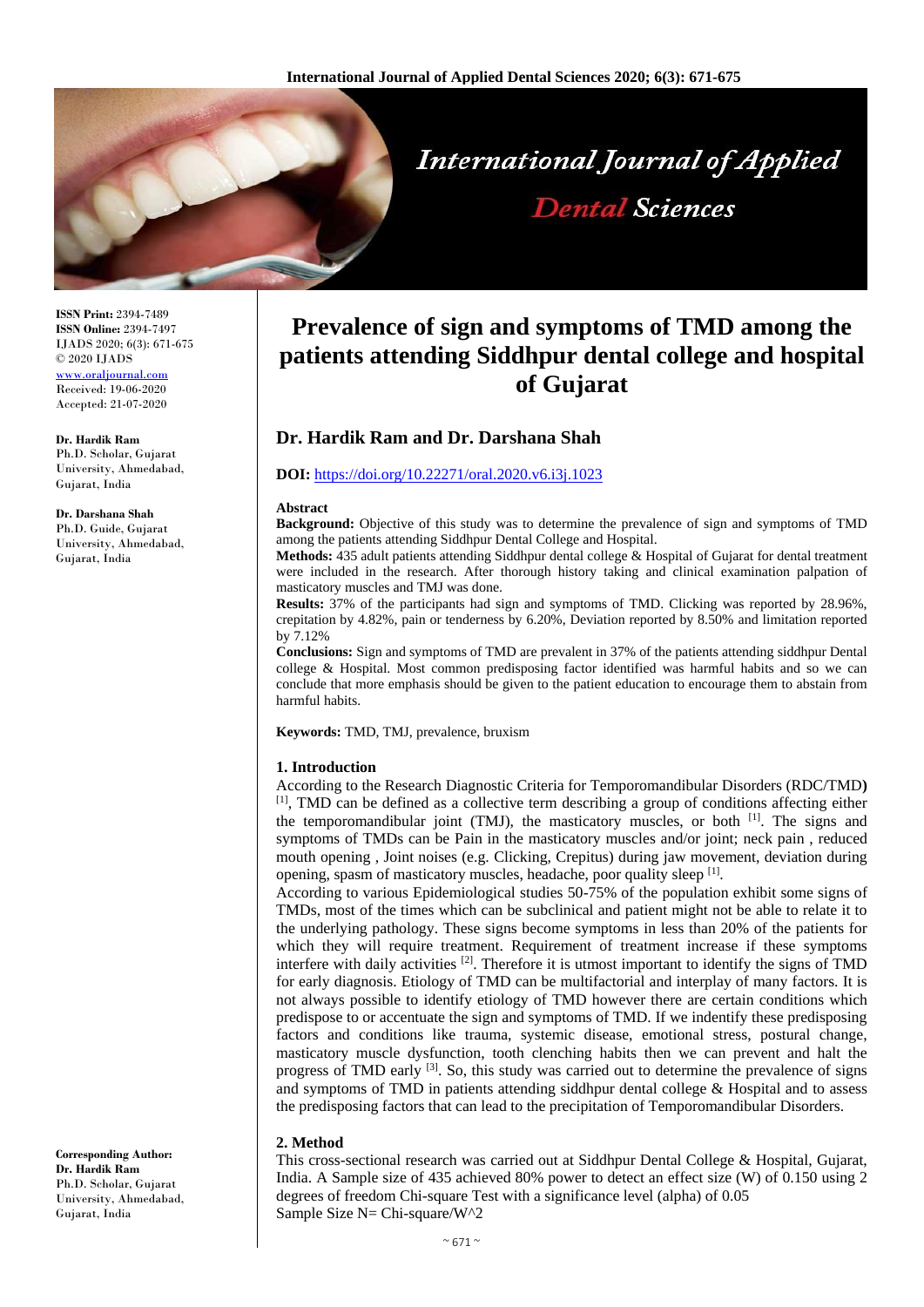Where, W=0.150  $X^2=9.79$  $DF=4$ 

In total 514 patients who attended OPD of Siddhpur Dental college & Hospital were inquired to take part in the study out of which 435 patients were enrolled. All the participants were informed about the aim of the study. Inclusion criteria for the study were (1) Patients attending OPD of Siddhpur dental College & Hospital, (2) Patients above 18 yrs of age and (3) Patients who gave informed consent to take part in study. A Random sample of 435 subjects that gave informed consent to take part in the study were examined for the presence of temporomandibular joint pain, clicking, crepitation, limitation or deviation during mouth opening.

In the preliminary examination of TMJ, we relied on the principles based on RDC/TMD. This was done by taking thorough history including h/o trauma, past dental treatment, harmful habits and individually examining each patient by single calibrated prosthodontist. Physical examination was done in two parts; (1) Examination of muscles of mastication and (2) TMJ examination. TMJ examination was done by lateral and posterior palpation methods. Inter incisal opening of <35mm was considered as reduced mouth opening. Data were analysed by Chi-Square test using IBM SPSS 20 software for windows where Probability level of *P*<0.05 was considered statistically significant.

#### **3. Results**

Among the randomly collected sample of 435 patients 37% patients showed presence of TMD out of which 54% were females and 46% were male. (Fig 1 Maximum number of Patients were between the age group of 20-29 and minimum patients were between the age group of 60-69 years. (Table 1, Fig 2) Most commonly reported symptom was clicking present in 28.96% followed by Deviation in 8.5%. Restricted mouth opening was present in 7.12% patients. Pain or tenderness was reported by 6.20% patients while crepitation was present in 4.82% participants. (Table 2, Fig 3)

Most commonly identified predisposing factor in the study was harmful habits which was present in 12.18% participants. (Table 3)

Table 4 and Fig 4 summarizes number of patients with harmful habits according to which bruxism was present in 5.05% of participants.

Distribution of patients according to RDC/TMD sub classes and their P value is summarized in Table 5 according to which MPDS was present in 4.60% participants, Internal derangement was present in 31.72% and osteoarthritis was present in 0.68% (Fig 5)



**Fig 1:** Gender wise distribution of patients with and without sign and symptoms of TMD in percentage

**Table 1:** Age wise distribution of patients with and without sign and symptoms of TMD

| Age range                                                             | $20 - 29$ | 30-39 | 40-49 | 50-59 | 60-69    | <b>Total</b> |
|-----------------------------------------------------------------------|-----------|-------|-------|-------|----------|--------------|
| With TMD                                                              | 68        | 47    | 21    | 24    | $\Omega$ | 161          |
| Without TMD                                                           | 93        | 60    | 63    | 50    | 08       | 274          |
| <b>Chi-Square test Value:</b><br>12.533<br>DF: 4<br>P Value:<br>0.014 |           |       |       |       |          |              |



**Fig 2:** Age wise distribution of patients with and without sign and symptoms of TMD

| Sign & Symptom                                  | Clicking    | <b>Crepitation</b> | <b>Pain or tenderness</b> | <b>Deviation</b> | <b>Limitation</b> |  |
|-------------------------------------------------|-------------|--------------------|---------------------------|------------------|-------------------|--|
| Number of patients                              | 126(28.96%) | 21(4.82%)          | $27(6.20\%)$              | 37(8.50%)        | 31(7.12%)         |  |
| Chi Square Value: 158.331 DF: 4 P Value: <0.001 |             |                    |                           |                  |                   |  |

**Table 2:** number of patients with different sign and symptoms of TMD



 $~^{\sim}$  672  $~^{\sim}$ **Fig 3:** Number of patients with sign & Symptoms of TMD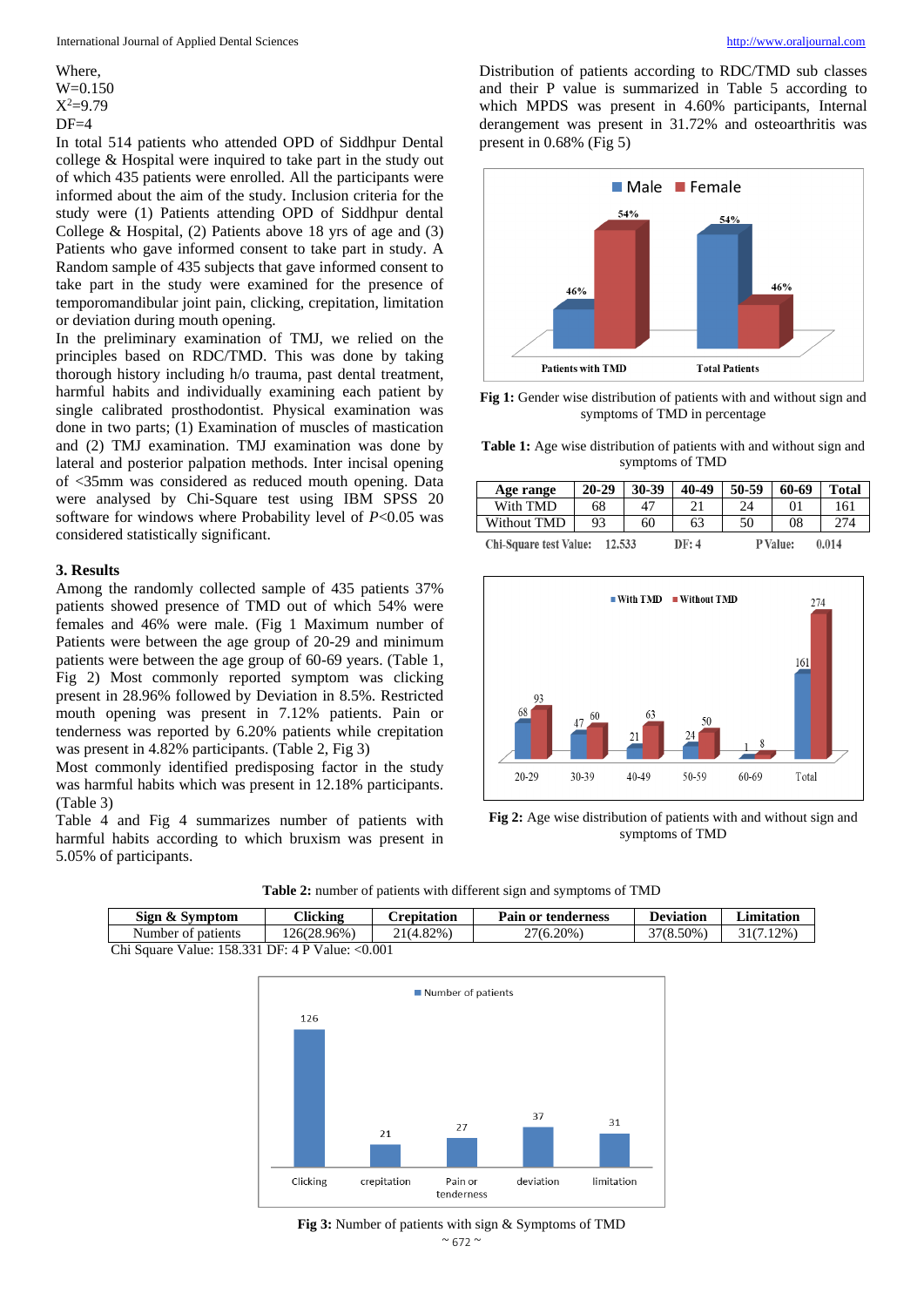**Table 3:** showing predisposing factors and their association with TMD

| Predisposing       | <b>History of</b> | <b>Past Dental</b> | <b>Rheumatoid</b> | <b>Harmful</b> | <b>Occupational</b> | Jnknown   |
|--------------------|-------------------|--------------------|-------------------|----------------|---------------------|-----------|
| Factor             | l'rauma           | l'reatment         | arthritis         | <b>Habits</b>  | habits              |           |
| Number of patients | 37(8.50%)         | 34(7.81%)          | 03(0.68%)         | 53(12.18%)     | 02(0.45%)           | 32(7.35%) |

Chi Square Value: 76.429 DF: 5 P Value: : <0.001

**Table 4:** showing number of patients with harmful habits

| <b>Habits</b>                                | <b>Bruxism</b> | Nail or lip biting | <b>Adult thumb sucking</b> | Chewing gum |  |
|----------------------------------------------|----------------|--------------------|----------------------------|-------------|--|
| Number of patients                           | $22(5.05\%)$   | 18(4.13%)          | 0C                         | 13(2.98%)   |  |
| Chi Square Value: 2.302 DF: 2 P Value: 0.316 |                |                    |                            |             |  |



**Fig 4:** showing number of patients with Harmful Habits

|                       |         | <b>Male</b> | Female      | <b>Total</b> | Chi Square test | <b>P</b> Value |
|-----------------------|---------|-------------|-------------|--------------|-----------------|----------------|
|                       |         | $n$ $(\%)$  | $n$ $(\%)$  | N(% )        |                 |                |
| <b>MPDS</b>           | Absent  | 225 (96.57) | 190 (94.05) | 415 (95.40)  |                 |                |
|                       | Present | 08(3.43)    | 12 (5.95)   | 20(4.60)     | 1.550           | 0.213          |
|                       | Total   | 233 (100)   | 202 (100)   | 435 (100)    |                 |                |
| Internal Derangement  | Absent  | 168 (72.10) | 129 (63.86) | 297(68.27)   |                 |                |
|                       | Present | 65 (27.90)  | 73 (36.14)  | 138 (31.72)  | 3.393           | 0.065          |
|                       | Total   | 233 (100)   | 202 (100)   | 435 (100)    |                 |                |
| <b>Osteoarthritis</b> | Absent  | 232 (99.57) | 200 (99)    | 432 (99.32)  |                 |                |
|                       | Present | 01(0.43)    | 02(01)      | 03(0.68)     | 0.497           | 0.481          |
|                       | Total   | 233 (100)   | 202 (100)   | 435 (100)    |                 |                |

**Table 5:** summarizes the distribution of patients according to RDC/TMD and their P Value



**Fig 5:** Distribution of patients according to RDC/TMD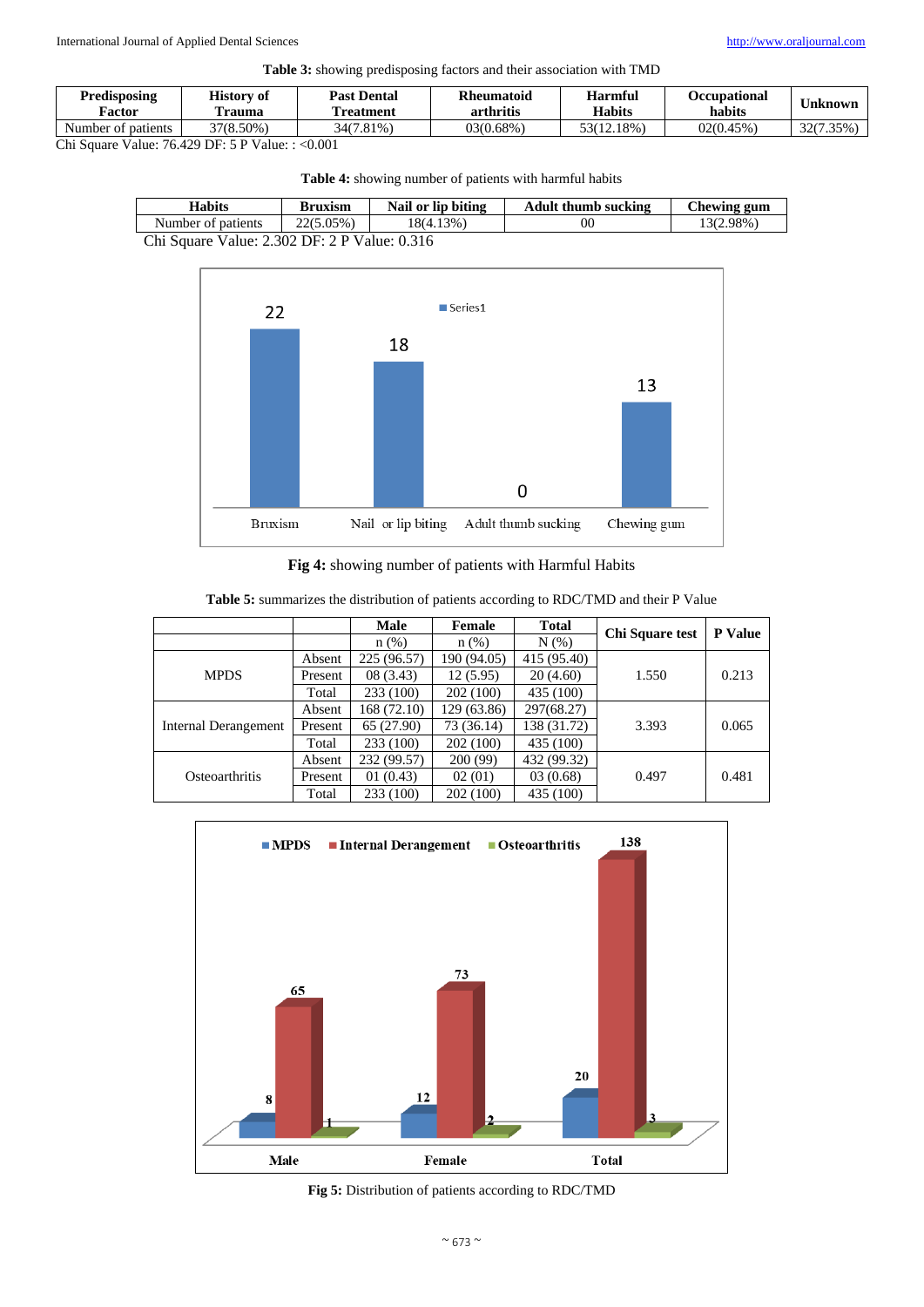# **4. Discussion**

Aim of present study was to determine prevalence of sign and symptoms and possible predisposing factors of TMD in patients attending siddhpur dental college and Hospital.

TMD is one of the important cause for orofacial pain [4]. According to literature, prevalence of TMD varies between 28% to 88% depending upon the population type and diagnosis system used <sup>[5]</sup>. In some studies information regarding sign and symptoms of TMD had been collected by clinical examination and questionnaires whereas some had collected by interviews [6].

In the present study, 37% participants had sign and symptoms of TMD, which was statistically significant. Epidemiologic studies on TMD showed an incidence range of 33-86% for one or more signs/symptoms of TMD<sup>[7]</sup>. According to study on Dutch population 21.5% had some dysfunction and 44.4% showed clinically assessed signs and symptoms of TMD<sup>[8]</sup>. In present study, sign and symptoms of TMD were found more in females (54%) as compared to males (46%). Literature also suggests that females are four to seven times more commonly affectd by TMD as compared to male and their frequency to seek treatment is also higher as compared to male  $[2, 9-11]$ . It is thought to be the presence of estrogen in female TMJ which can modulate the metabolic activity in relation to ligament laxity <sup>[12]</sup>. However In Contrast to these findings two studies reported predominance of the male with TMD and one had reported that there is no difference between male and female for sign and symptoms of TMD [13-15].

In present study clicking was present in 126(28.96%) patients. There is wide variability regarding prevalence of joint sounds in previous studies [16]. Prevalence of clicking in Japanese study was 46% and prevalence of crepitation was 19% <sup>[17]</sup>. Jaw deviation was found in 37(8.50%) patients, limitation 31(7.12%), pain or tenderness 27(6.20%) and crepitation 21 (4.82%). According to RDC/TMD**<sup>1</sup>** , clicking sounds that are reproducible on repeated openings and occur in a reciprocal pattern, or on excursive as well as vertical range of motion, are considered to be indicative of disc displacement with reduction<sup>[1]</sup>. Research diagnostic criteria (RDC) has classified TMD mainly in three categories; Myofascial pain dysfunction syndrome, Internal derangement of TMJ and osteoarthritis<sup>[1]</sup>. In present study prevalence for sign and symptoms of MPDS was 4.60%. Prevalence of MPDS was higher in females (5.95%) than in males (3.43%). Prevalence of Internal derangement was 31.72%. In female (36.14%) and in males (27.90%). Prevalance of Osteoarthritis was 0.68%. In female it was 1% and in male 0.43%

Most common predisposing factor identified in the study were harmful habits which were present in 12.18% patients which was significant (*P*<0.001). Bruxism was the most common habit identified in  $(5.05\%)$  patients followed by nail or lip biting (4.13%) and chewing gum (2.98%). Majority of patients were not aware of the effects of these habits on TMJ [18-23] .

History of trauma was reported by 8.50% participants and these findings are in accordance with finding of previous studies [18, 19]. History of past dental treatment was present in 7.81% of participants (given particular history of long dental appointment) which are in accordance with previous studies [20] . In 32 (7.35%) participants predisposing factor was unknown.

The psychological stress and conditions play a role in TMJ disorders [14, 26, 27] . Which was not included in this study and so possible limitation of the study. However stress can result in bruxism which increases masticatory load which in turn

manifests by TMD<sup>[13]</sup>.

## **5. Conclusion**

Within the limitation of this study we can conclude that prevalence of sign and symptoms of TMD was 37% in patients attending siddhpur Dental college and Hospital. It affects more commonly young adult population. More commonly present in females as compared to males. Harmful habits were present in 12% of participants.

In the management of TMD more emphasis should be given to the patient education to encourage them to abstain from harmful habits and to reinforce positive habits and behaviour which are essential for harmony between TMJ and surrounding musculature.

# **6. Acknowledgment**

We would like to thank Dr Dharmendra Shah, Dean, Siddhpur Dental College and Hospital for his motivation and encouragement to conduct this research. We would also like to thank Dr Hardik thakkar, Lecturer Siddhpur Dental college & Hospital for his support during the research.

# **7. References**

- 1. Dworkin SF, LeResche L. Research diagnostic criteria for temporomandibular disorders: Review, criteria, examinations and specifications, critique. J Craniomandib Disord. 1992; 6:301-55.
- 2. Muthukrishnan A, Sekar GS. Prevalence of temporomandibular disorders in Chennai population. Journal of Indian Academy of Oral Medicine & Radiology. 2015; 27(4):508-15
- 3. Rokaya D, Suttagul K, Joshi S, Bhattarai B, Shah P, Dixit S. An Epidemiological study on the prevalence of temporomandibular disorders and associated history and problems in Nepalese subjects. J Dent Anesth Pain Med 2018; 18(1):27-33
- 4. Casanova-Rosado JF, Medina-Solís CE, Vallejos-Sánchez AA, Casanova-Rosado AJ, Hernández-Prado B, Ávila-Burgos L. Prevalence and associated factors for temporomandibular disorders in a group of Mexican adolescents and youth adults. Clin Oral Invest 2006; 10:42-9.
- 5. Shiau Y, Chang C. An epidemiological study of temporomandibular disorders in university students of Taiwan. Community Dent Oral Epidemiol. 1992; 20:43- 7.
- 6. Farsi NM. Symptoms and signs of temporomandibular disorders and oral parafunctions among Saudi children. J Oral Rehabil. 2003; 30:1200-8.
- 7. Carlsson GE. Epidemiological studies of signs and symptoms of temporomandibular joint-pain-dysfunction. A literature review. Aust Prosthodont Soc Bull 1984; 14:7-12.
- 8. De Kanter RJ, Truin GJ, Burgersdijk RC, Van't Hof MA, Battistuzzi PG, Kalsbeek H, *et al*. Prevalence in the Dutch adult population and a meta-analysis of signs and symptoms of temporomandibular disorder. J Dent Res 1993; 72:1509-18.
- 9. Ebrahimi M, Dashti H, Mehrabkhani M, Arghavani M, Daneshvar-Mozafari A. Temporomandibular Disorders and Related Factors in a Group of Iranian Adolescents: A Cross-sectional Survey. J Dent Res Dent Clin Dent Prospects. 2011; 5(4):123-127. doi:10.5681/joddd.2011.028
- 10. Fernandes G, Franco-micheloni A, Siqueira J, Gonçalves